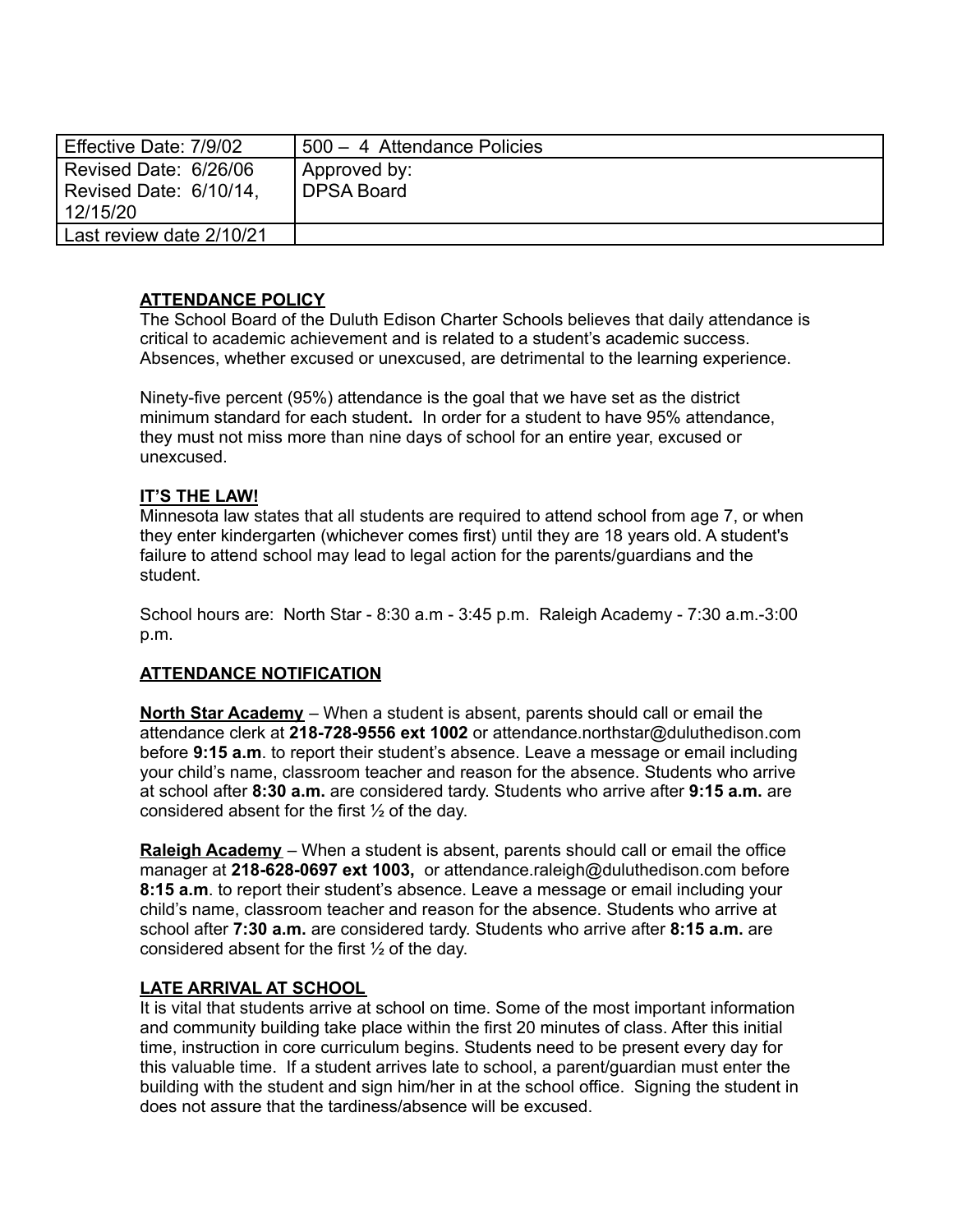## **WHAT ARE EXCUSED ABSENCES?**

- *Illness or Doctor/Dentist Appointments* Students are allowed up to 9 total absences a year. Whenever possible, schedule doctor and dentist appointments before or after school A doctor's note must be provided if your child is gone from school more than 3 days per quarter. Because your child's health is important to us, the district nurse can help if you do not have health insurance or cannot afford to see a doctor. Please contact your school if you need help.
- *Religious Holidays/Cultural Observances* If your child will be gone due to a religious holiday or cultural observance, you must notify the school in advance.
- *Funeral* Students may be gone up to 4 days a year because of a funeral. If your child will be gone more than 4 days, you must get written approval for additional excused time from the Attendance Team CHANGE TO YOU MUST RECEIVE APPROVAL FROM YOUR STUDENT'S ACADEMY ADMINISTRATOR
- *Family Emergency* Students may be gone up to 3 days a year because of a family emergency. If your child will be gone more than 3 days, you must get **written approval for additional excused time** from the Attendance Team. CHANGE TO YOU MUST RECEIVE APPROVAL FROM YOUR STUDENT'S ACADEMY ADMINISTRATOR
- *Family Activity* A student may be gone up to 5 days from school for a pre-approved family activity such as a vacation. To get **pre-approval** from the school, you must do the following:
- 1. At least 10 days before leaving, request permission (from the school CHANGE TO FROM YOUR STUDENTS ACADEMY ADMINISTRATOR) for your child to be gone by submitting a 'Family Activity [Attendance](http://burroughs.mpls.k12.mn.us/uploads/family_20activity_20form_3.pdf) Form'
- 2. Before leaving, get your child's homework and agree that your child will finish the homework.
- 3. Make sure that your child will not be gone for important tests like the MCA and MAP Tests.
- 4. Agree that your child will miss no more than 5 days of school.

## **DELETE -- Before leaving, get written approval from the Attendance Team. (See 'Family Activity [Attendance](http://burroughs.mpls.k12.mn.us/uploads/family_20activity_20form_3.pdf) Form')**

## **All days of vacation after 5 days will be considered unexcused.**

# **JUNIOR ACADEMY TARDINESS**

Students are expected to arrive to class on time. Students are considered tardy if they arrive to class up to 10 minutes late. A student who is tardy to class must obtain a pass from the office to gain entrance to class. All tardies will be tracked by the office and reported to parents. A student who was conferencing with a teacher and has been given an excused tardy pass by that teacher will be admitted to class without an unexcused tardy on record. If a student arrives later than 10 minutes to class, they are marked absent for that class.

## **DISTANCE LEARNING ATTENDANCE**

During distance learning periods or digital learning days, attendance is recorded based on student participation or teacher confirmation of student participation, rather than on student absences. Students must have actual documented student-teacher contact on a